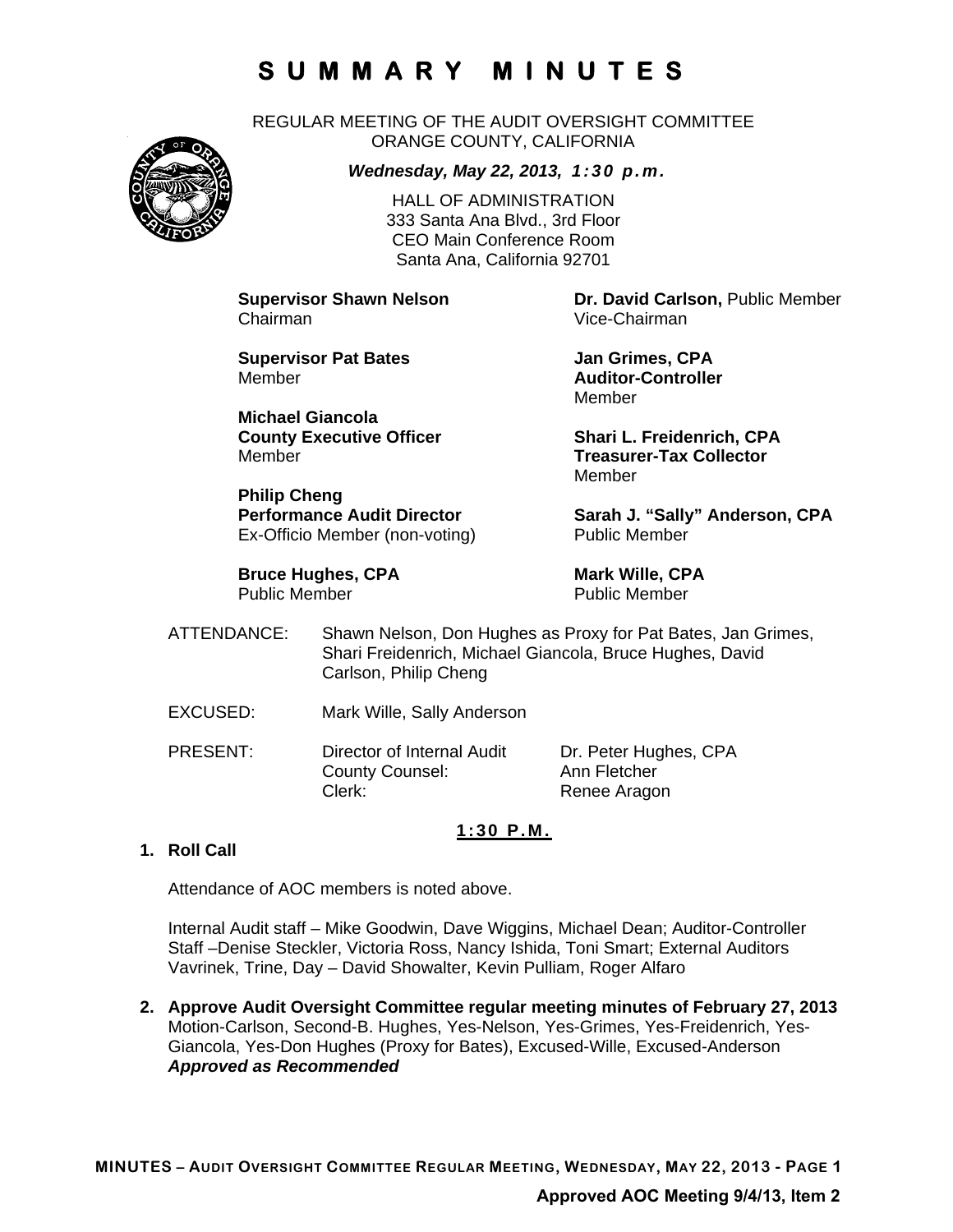#### 3. **Receive Required Communication from External Auditors Vavrinek, Trine, Day & Company, LLP**

Motion-Grimes, Second-Carlson, Yes-Nelson, Yes-Giancola, Yes-B. Hughes, Yes-Freidenrich, Yes-Don Hughes (Proxy for Bates), Excused-Wille, Excused-Anderson *Approved as Recommended* 

Mr. Kevin Pulliam, Partner, Vavrinek, Trine & Day (VTD), discussed the Management Letter and Single Audit Report (SAR). Mr. Pulliam stated that for Fiscal Year 11-12 the County had approximately \$624M in expenditures of federal funds. Mr. Pulliam referenced the Summary of Audit Results (SAR) on page 27 of 46, item 3. He stated there were two opinions. The first was the unqualified opinion for the CAFR of Internal Controls over Financial Reporting. There was no material weaknesses identified. There was one significant deficiency that was discussed at the AOC meeting on February 27, 2013 that related to cash and investments and reported in the financial statement.

Mr. Pulliam stated the second opinion in the report was an unqualified opinion over federal grants. No material weaknesses were identified. There were some significant deficiencies and some instances of non-compliance. The findings summary specified the federal FDA number and specific information and detail regarding formulas, criteria, condition, cause and effect. Findings 2 through 12 had instances of non-compliance. The Summary of Programs listed the grants tested for the FY11-12 SAR. Because of the \$625M in federal expenditures, the County was identified as a Type A program. Also, the County was considered a low-risk auditee.

Mr. Pulliam stated an important element in determining the low-risk status was because the County filed its reports on time. He said if the County filed late, it would have automatically been classified as a high-risk auditee. The penalty would have been significant because of the size of the County. There was a requirement to test 25% of overall federal expenditures as a low-risk auditee. If the County had been classified as a high-risk auditee, the testing requirement would have been increased to 50%.

Supervisor Nelson asked if VTD was satisfied that the County was addressing the significant deficiencies they reported upon. Mr. Pulliam stated he was. He said the next auditor has a requirement to follow-up on each of the prior year findings and report on any activity.

Mr. Pulliam said the Management Letter contained additional findings and management responses were provided for those findings.

Dr. Carlson asked VTD if there were any items of material concern related to the information presented. Mr. Pulliam stated there were no material weaknesses identified in the Single Audit Report or the Management Letter. Dr. Carlson asked if there were any ad hoc material issues. Mr. Pulliam stated there were none.

Mr. Pulliam thanked the Audit Oversight Committee members for allowing VTD to be of service over the last few years. He notified the AOC that it was their last meeting they will attend as the external auditors for the County.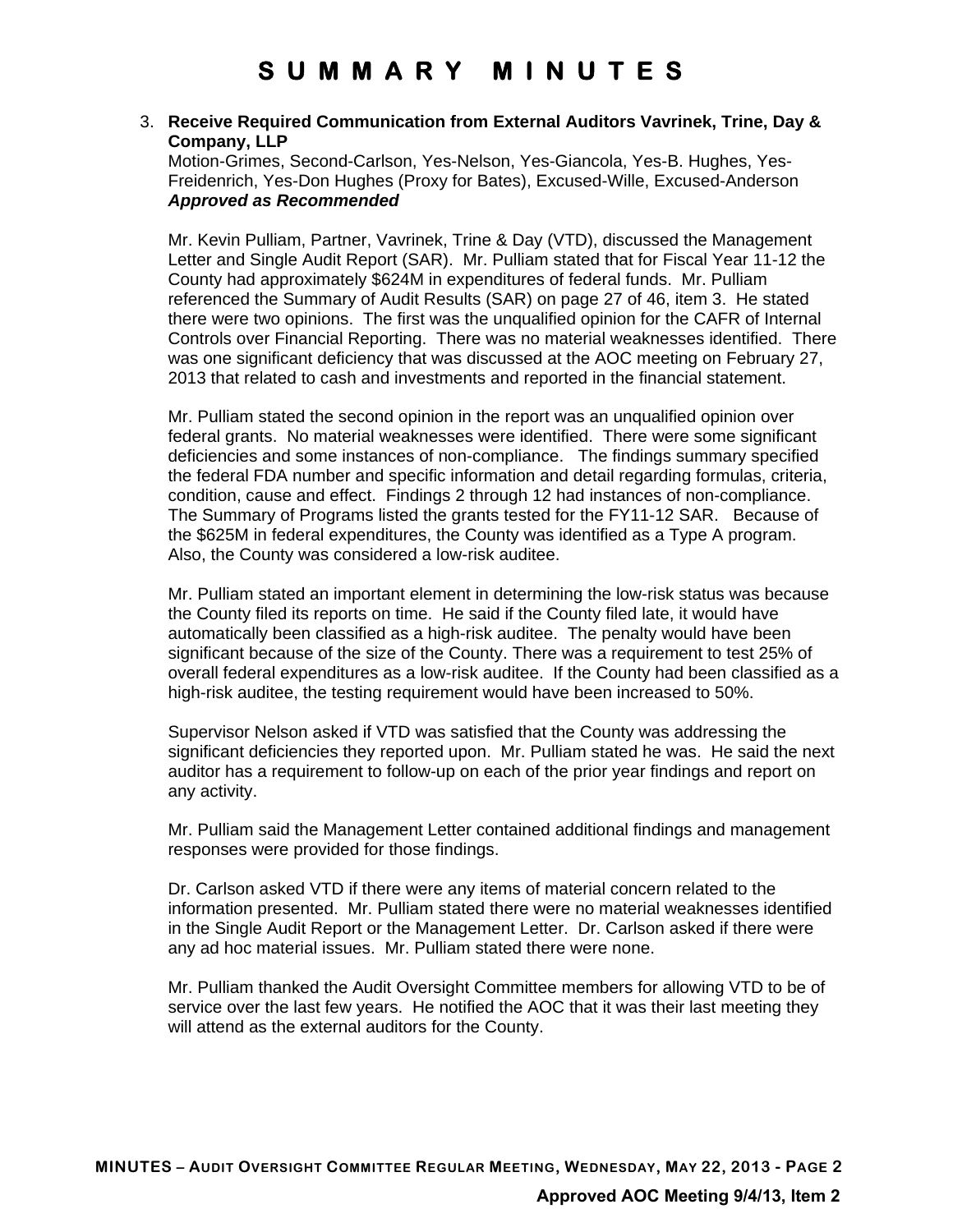#### 4. **Receive and file the Internal Auditor's Annual Report for Fiscal Year ended June 30, 2012.**

Motion-Carlson, Second-Grimes, Yes-Nelson, Yes-Giancola, Yes-B. Hughes, Yes-Freidenrich, Yes-D. Hughes (Proxy for Bates), Excused-Anderson, Excused-Wille *Received and Filed.* 

Dr. Hughes presented the Internal Auditor's Annual Report for Fiscal Year ended June 30, 2012. Dr. Hughes stated the Internal Audit Department made a concerted effort to have a presence in all county departments on a rotational basis. Starting with areas identified as high risk through the annual risk assessment. He said the audit coverage was broad and diverse in financial, information technology, internal control, compliance and revenue audits. 40 audits were completed including eight special requests by the Board. Internal Audit performed an exhaustive review of the Sheriff's cost accounting system as a special request by the AOC. The system was used to bill 12 different cities for police services. The review was complex because of State statutes with prohibitions and mandates to ensure there would be no over-billing or under-billing of services.

Dr. Hughes also stated John Wayne Airport completed a \$543M airport expansion that was on-time and under budget. The Change Order approval process was audited and there were no exceptions found. He said approximately \$60M in Change Orders were submitted during the course of the expansion. The change orders were accurate, legitimate and defensible. Mr. Giancola suggested standards from JWA be used in other departments such as OC Public Works and OC Waste & Recycling for their Change Order processes. Dr. Hughes felt John Wayne Airport had a high 5 rating for their processes. Dr. Carlson stated the seven-page Follow-Up Audit Report had several recommendations and wondered if JWA was truly deserving of a perfect 5. Dr. Hughes stated he would concede to 4.9. He said JWA had a formal self-critique process that identified deficiencies and corrected them where needed.

Dr. Carlson stated the audit was first requested 15-18 months prior when there was yet another \$150M to be spent on the expansion. He said the audit covered processes for the largest project in the history of the County and unfortunately there was no chance for any of the findings of the audit to have any impact on the way the County spent any of the \$543M. He said there may be a combination of lack of resources and the prioritization of those resources and asked Dr. Hughes to comment. Dr. Hughes said when he first started in 1999 Internal Audit had 22 FTEs and was down to 15 now. Through a variety of budget cuts, Internal Audit had realized a loss of approximately 30% of staff. Internal Audit worked harder and smarter as a result of the losses however cannot do the impossible. There were competing demands on audit resource time and often with time sensitive pressures. Because of the recent issues with the VLF, Internal Audit along with all other County departments was faced with an additional 5% budget cuts. For Internal Audit it equated to another loss of 1 FTE. Dr. Carlson stated he was happy the audit did not reveal, after the fact, weaknesses in controls.

Dr. Carlson asked how the lessons learned were transferrable to future projects and who would own the transfer. Dr. Hughes stated the full audit report was routed to every department head as well as being posted on the Internal Audit Department website for easy access. Additionally, Dr. Hughes stated the Follow-Up audit process ensured corrective action was taken. Dr. Carlson asked the new CEO, Mr. Giancola, if he had any comment. Mr. Giancola stated he, as a department head, would look at the audits circulated to what was applicable to his organization.

**MINUTES – AUDIT OVERSIGHT COMMITTEE REGULAR MEETING, WEDNESDAY, MAY 22, 2013 - PAGE 3**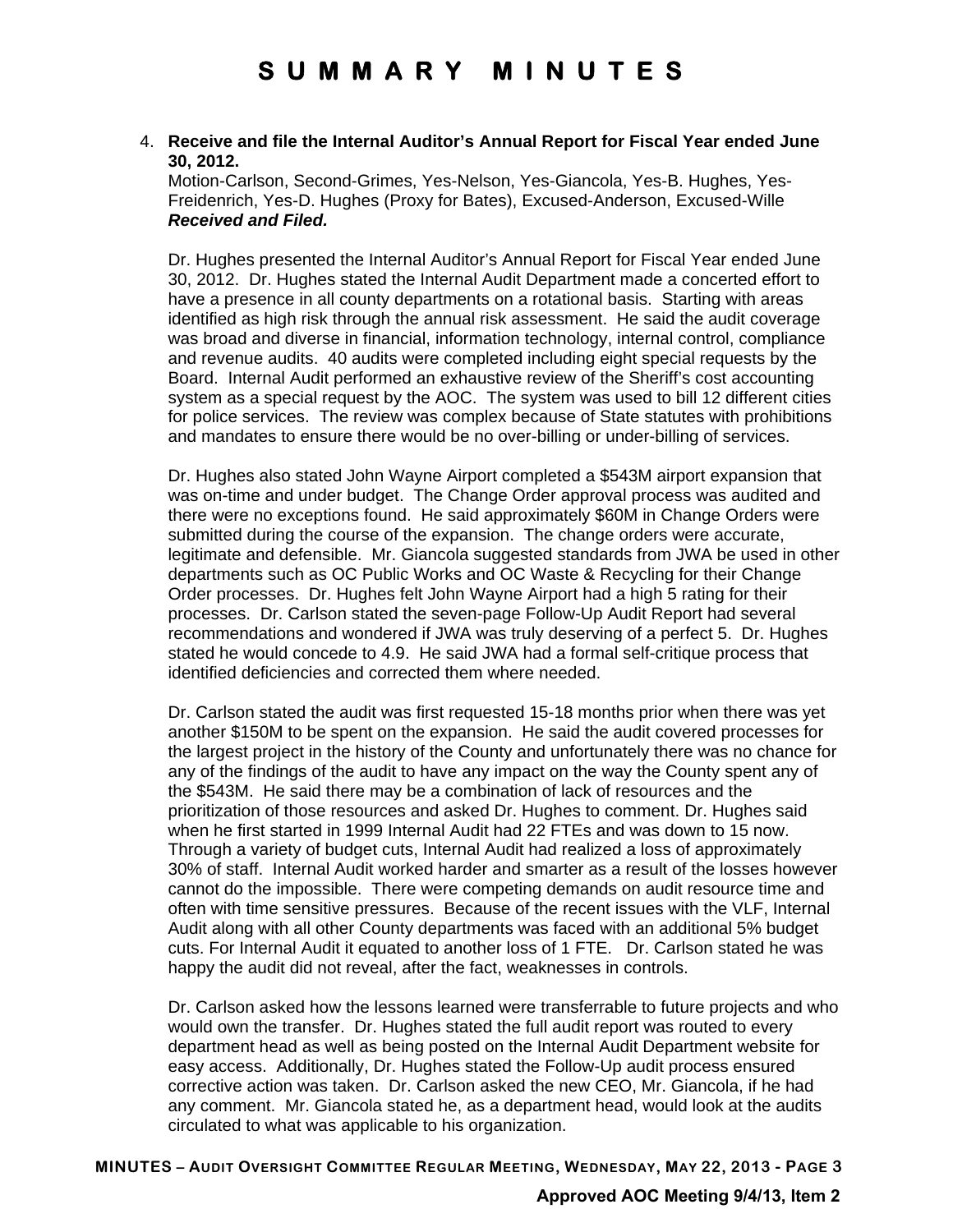He said formalizing process improvements was a best practice from lessons learned. Supervisor Nelson stated the County should capture the staff and model from the positive results of the John Wayne Airport expansion and use it for other large construction efforts countywide. He stated it could be an opportunity for success from lessons learned. Mr. Giancola stated as a department head of OC Waste & Recycling, in his first four years over the department 9 of 10 Program Managers left and had to be replaced due to retirement. He said discussion groups that included OC Public Works, Sheriff-Department, and John Wayne Airport got together to examine best practices and standardization. The project manager tasks were very similar. Dr. Hughes stated that JWA had both solid controls and competent personnel to enforce them.

Supervisor Nelson stated that if a critical person over a key County system was forecasted to retire because of age 55 or 33.33 years of service management should be alerted to identify succession planning timely. His concern was the County had key vulnerabilities that may not be obvious in time triggers. Dr. Hughes stated a component of the Internal Audit risk assessment was to examine key personnel turn-over in management positions.

Dr. Carlson thanked the Members for the thoughtful and responsive dialogue to his questions.

5. **Approve the Internal Audit Department's Audit Plan and Risk Assessment for FY 13-14.** 

Motion-Carlson, Second-B. Hughes, Yes-Grimes, Yes-Nelson, Yes-Giancola, Yes-D. Hughes (Proxy for Bates), Yes-Freidenrich, Excused-Anderson**,** Excused-Wille *Approved as Recommended*

Dr. Hughes explained the annual risk assessment and audit plan process. He said Internal Audit evaluated materiality in terms of dollars and exposure. He said Internal Audit incorporated some small dollar audits into the plan but not at the exclusion of large dollar audits. He explained the high, medium and low ratings of the risk assessment as well as prior audit coverage. Mr. Bruce Hughes asked if risk factors were discussed with departments after or during the risk assessment process. Dr. Hughes stated communication was shared during and after the process.

Mr. Bruce Hughes asked if departments ever disagreed with risk factors. Dr. Hughes stated Internal Audit had not received any disagreement and felt departments were well informed during the process and were understanding of what the process was about. Dr. Hughes stated departments welcomed reoccurring audit presence. Dr. Hughes noted that departments were requesting audist more frequently and recognize the valuable resource available to them. Mr. Giancola said a good portion of the audits listed in the audit plan were from department requests. He said the County was selfpolicing and invited internal audits and performance audits. Ms. Freidenrich asked if a department audit request from a low-risk area was accommodated over another audit in a higher risk category. Dr. Hughes stated Internal Audit would not budget audit resources for an audit that they didn't feel was a priority. Audit judgment and discretion was used with other competing areas when planning the audit coverage each year. Dr. Hughes stated the whole process was a shared collective effort. He stated all requests for audits were weighted against competing risks and ranked accordingly.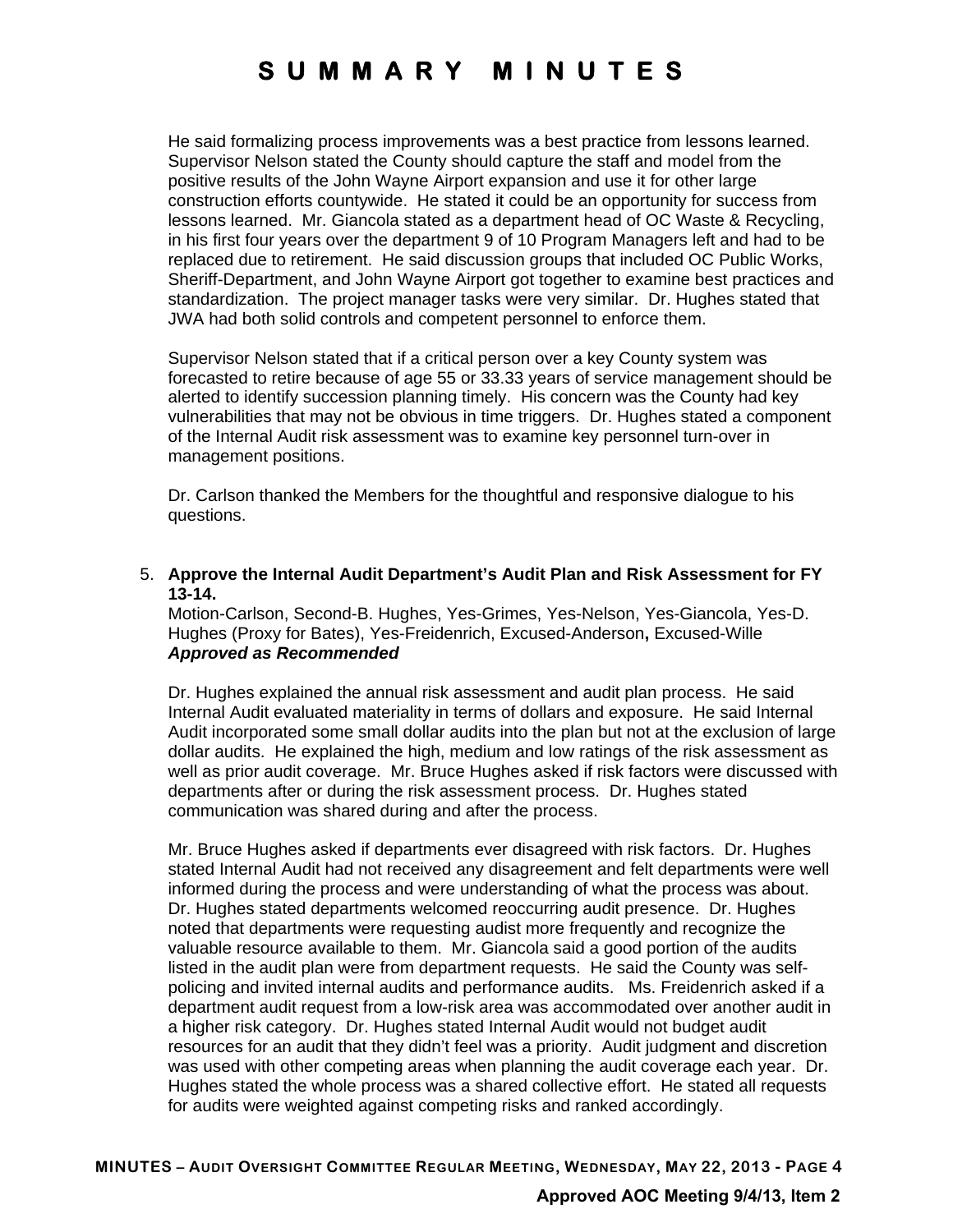#### 6. **Receive and file the Auditor-Controller's Internal Audit Charter and Audit Plan for Auditor-Controller Mandated Audits FY 2013-14**.

Motion-B. Hughes, Second-Freidenrich, Yes-Grimes, Yes-Giancola, Yes-Nelson, Yes-Carlson, Yes-D. Hughes (Proxy for Bates), Excused-Anderson**,** Excused-Wille *Received and Filed.* 

Ms. Grimes discussed the Auditor-Controller's Internal Audit Unit Charter and FY 13-14 Audit Plan. She explained the Auditor-Controller Internal Audit Unit focused on the mandated audits as required by government code. She stated the audit plan detailed a scope and what would be included in their reviews of the Treasury audits, Probation Trust Funds and compliance auditing. Also attached was the estimate of hours for their plan.

Ms. Freidenrich stated the Auditor-Controller's Treasury Audit Review was requested by the Treasury Oversight Committee approximately 5 years ago. She stated the Internal Audit Department was contracted to perform the Annual Compliance Audit. She stated initially the TOC requested a monthly review from the Auditor-Controller's office for their review but it was changed to a quarterly basis a year ago.

Mr. Bruce Hughes asked for clarification of the Auditor-Controller Internal Audit Unit and the Internal Audit Department reporting to the Board of Supervisors. Chairman Nelson stated Orange County was different. He stated the organizational structure of the Internal Audit Department, Performance Audit and County Counsel all reported to the Board of Supervisors and had countywide authority on behalf of the Board. He said the Auditor-Controller's Internal Audit Unit reported directly to the elected Auditor-Controller.

Mr. Cheng asked if it was the first time the Auditor-Controller was presenting their Charter and requested clarification of the A-C presence in County operations. Ms. Grimes stated she reviewed her Charter annually and the scope of work was mandated by California Government Code and included areas of the Treasurer's office, Probation Department and other areas of the County. She stated their reports were distributed to the Audit Oversight Committee as well as the Board of Supervisors to address the reporting relationship.

7. **Discuss and consider changing ex-officio membership of Performance Audit Director to become a voting member (prior AOC meeting November 7, 2012)** Motion-Nelson, Second-Giancola, Yes-Carlson, Yes-Grimes, Yes-D. Hughes (proxy for Bates), Yes-B. Hughes, Yes-Freidenrich, Excused-Anderson, Excused-Wille *Directive: Amend AOC Bylaws to reflect membership change to make Performance Audit Director a voting member and return to the next AOC meeting for approval.* 

Chairman Nelson motioned to change the Performance Audit Director as a voting member of the Audit Oversight Committee and return to the next AOC meeting with amended Bylaws for approval. Mr. Giancola seconded the motion. No opposition.